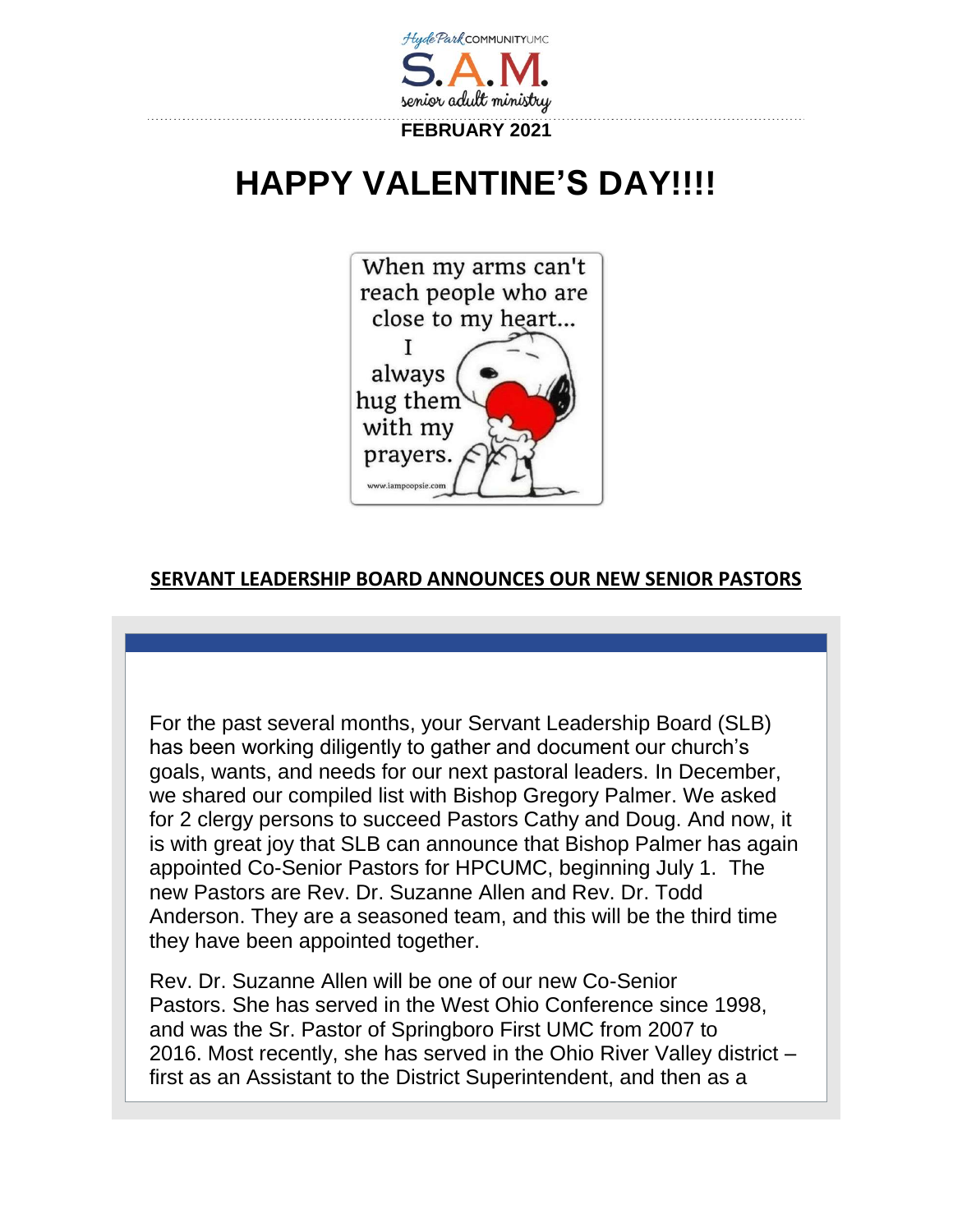

Regional Missional Specialist. Suzanne is a 1995 graduate of Ohio Wesleyan University. She earned advanced degrees from Candler School of Theology at Emory University, and Garrett Evangelical Theological Seminary. Suzanne is married to Daryl Hams and they have two children, Jacob and Zoe, who currently attend Milford High School. Suzanne enjoys hiking, kayaking, and exploring new places.

Rev. Dr. Todd Anderson will be our other Co-Senior Pastor. Todd has served in the West Ohio Conference since 1991. He has served 5 local churches, and from 1999 to 2016 was the Senior Pastor at three of those churches. Since 2016, Todd has served as the District Superintendent for the Ohio River Valley district. Todd is a 1988 graduate of Union College (KY). He earned advanced degrees from Candler School of Theology at Emory University, and United Theological Seminary. Todd is married to Patti, and together they are surrogate parents to Liz Cortez (who is attending Xavier University). Todd & Patti love to travel, play golf, and garden.

The Servant Leadership Board is excited to welcome Suzanne and Todd, and confident that they can, and will, build upon the mission and ministry of HPCUMC. Thank you for your continued prayers for our current and future leaders, their family members, and all of the staff persons who are directly impacted by these comings and goings.

Dave Harpring, *2022 Chair of Servant Leadership Board* Drea Osterbur, *Chair of Personnel Team*



God says this to everyone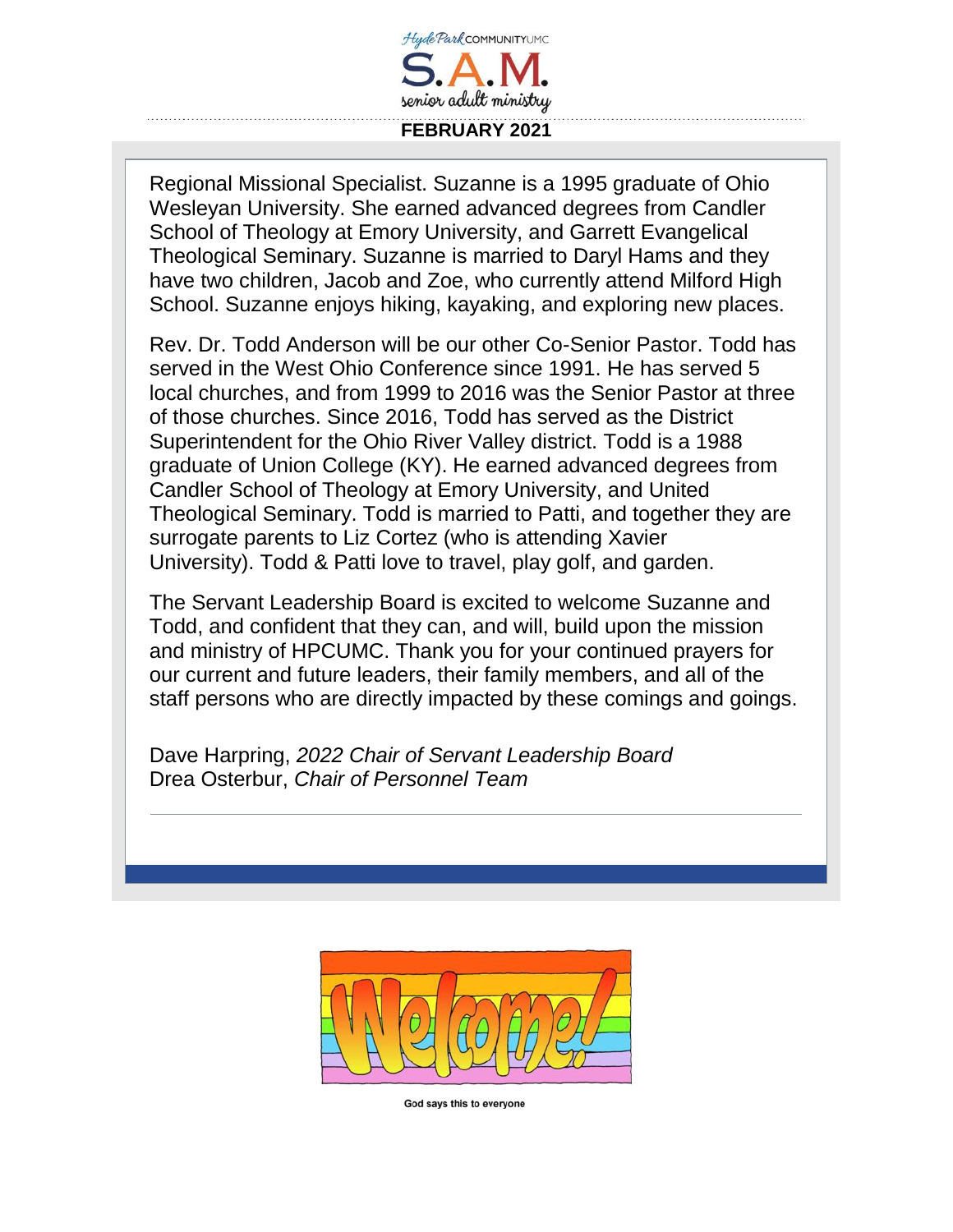

### **SUPER SERVE SATURDAY—FEBRUARY 19, 2022**

As a way to bring families, multiple generations, and people of all backgrounds together Super Serve Saturday (S3) provides different opportunities to serve in meaningful ways throughout Cincinnati. The next Super Serve Saturday is February 19, 2022. There are in-person, limited/no contact, and at home serve options - chose what you feel most comfortable with. **Visit the Super Serve Saturday's page** [\(http://hydeparkchurch.org/superserve-saturday/\)](http://hydeparkchurch.org/superserve-saturday/) to get descriptions of the all projects and to sign up to serve. Or you can reach out to Pastor Kate at

ksmith@hpcumc.org and she can share the projects for the month and sign you up to serve.

#### **RECENT DEATHS**

*William (Bill) Brayshaw on January 6, 2022*

*Mary Compston on January 9, 2022*

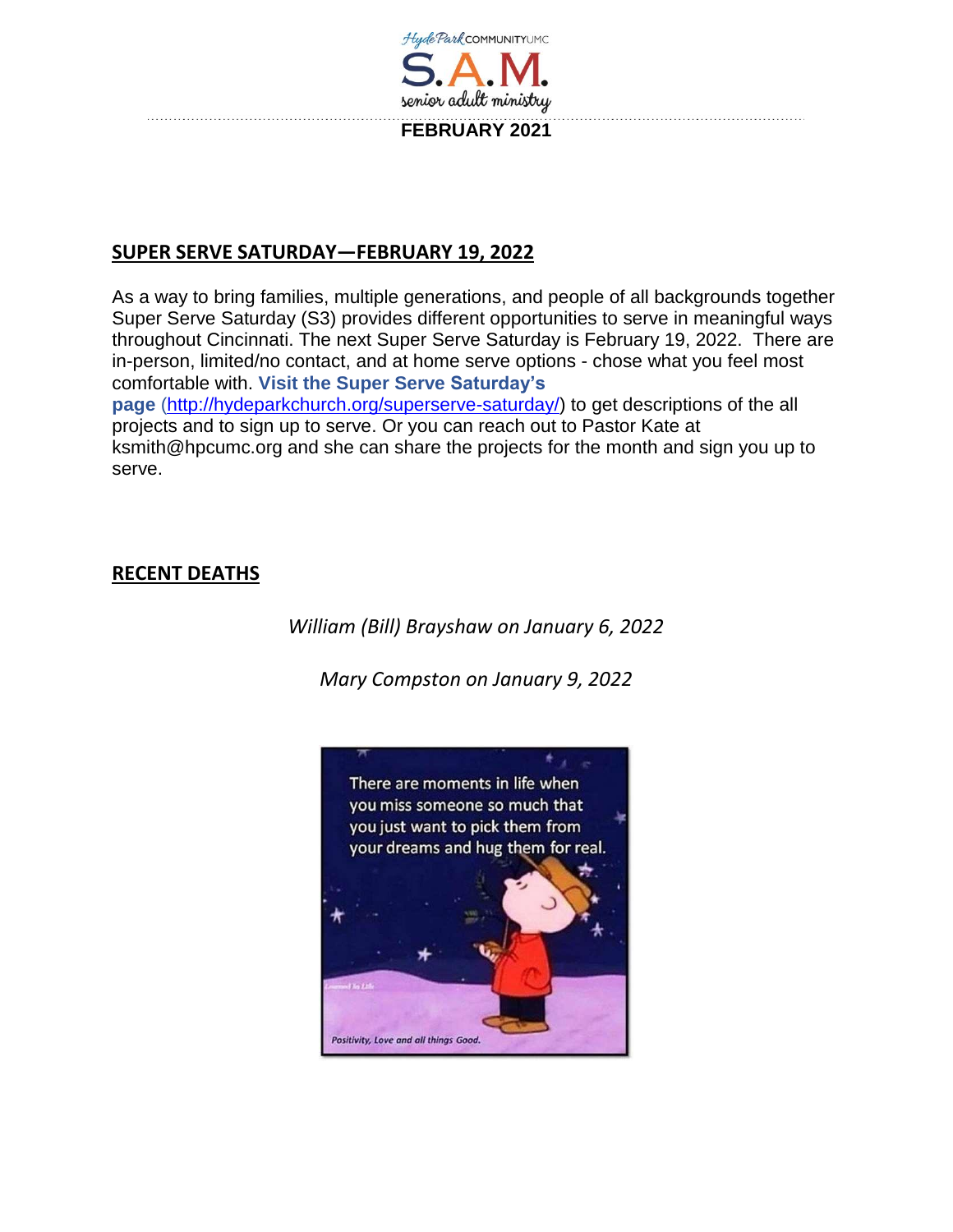

## **FEBRUARY 2021**



# **BIRTHDAYS--FEBRUARY 2022**

| <b>NAME</b>             | <b>EMAIL</b>              | <b>DAY</b>     |
|-------------------------|---------------------------|----------------|
| Leon Boothe             | boothel@nku.edu           | $\mathbf{1}$   |
| Carolyn Clodfelter      | csclodfelter@gmail.com    | $\overline{2}$ |
| <b>Norm Lewis</b>       | nlewis8153@aol.com        | $\overline{2}$ |
| Phyllis Woodruff        | phyllandbill2@gmail.com   | $\overline{2}$ |
| Joyce Rudowski          | rudowski@fuse.net         | 3              |
| <b>Chuck Landes</b>     | celandes@aol.com          | 4              |
| <b>Ron Campbell</b>     | rpcampbell@fuse.net       | 8              |
| Rob Flanagan            | rrflanagan@zoomtown.com   | 8              |
| <b>Elsie Grebe</b>      | eggrebe@gmail.com         | 8              |
| Marjie Compton          | mcompton@cinci.rr.com     | 10             |
| <b>Barb Ziegler</b>     | cheboygan@aol.com         | 10             |
| Christine Kaufmann      | cek3@cinci.rr.com         | 13             |
| <b>Shelley Smith</b>    | Sundnce41@zoomtown.com    | 16             |
| <b>Howard Melvin</b>    | howardmelvin@cinci.rr.com | 17             |
| <b>Karen Volk</b>       | karenvolk5@gmail.com      | 22             |
| Diana Wallace           | dianawallace2@gmail.com   | 23             |
| <b>Janet Bell</b>       | janetbell225@gmail.com    | 25             |
| <b>Phillip Crabtree</b> | pcrabtree11@gmail.com     | 25             |
| <b>Karen Phelps</b>     | karenphelps0225@gmail.com | 25             |
| <b>Marty Sharts</b>     | martysharts@hotmail.com   | 25             |
| <b>Judy McKinney</b>    | clickmckinney@icloud.com  | 26             |
| Shirley Wilson          |                           | 26             |
| Nancy McOwen            | njm@fuse.net              | 27             |
| <b>Julie Schieve</b>    | jhschieve@aol.com         | 28             |